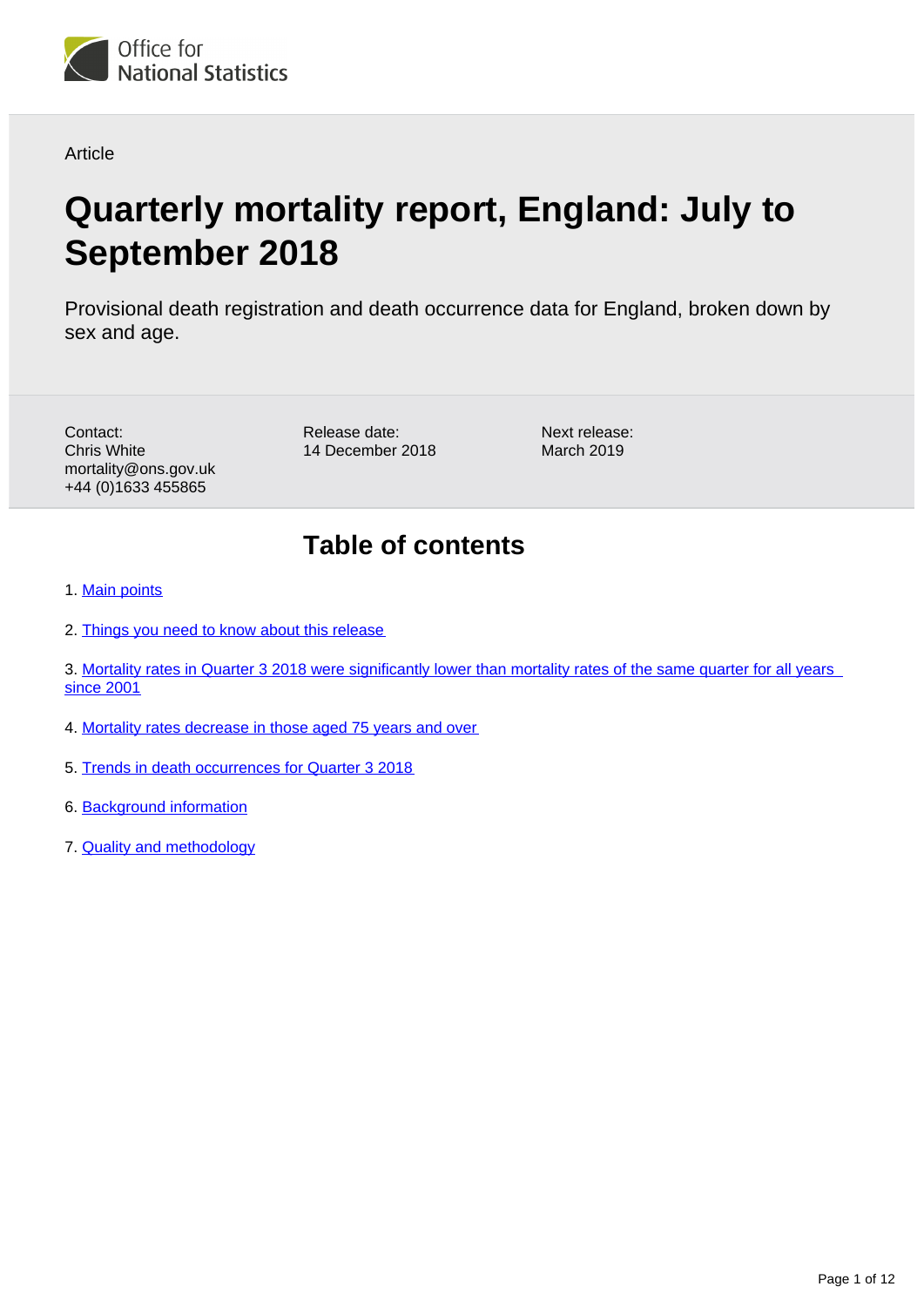## <span id="page-1-0"></span>**1 . Main points**

- There were 110,360 deaths registered in England in Quarter 3 (July to Sept) 2018, which was 342 more deaths than the five-year average (2013 to 2017) for this quarter.
- When looking at the Quarter 3 five-year average (2013 to 2017) mortality trend, the number of deaths registered in Quarter 3 2018 was 5,797 deaths fewer than expected.
- The mortality rate in Quarter 3 2018 was 824 deaths per 100,000 population, which was statistically significantly lower than the Quarter 3 mortality rate for all years since 2001.
- The year-to-date mortality rate for deaths registered from 1 January to 30 September 2018 was 974 deaths per 100,000 population, which was statistically significantly higher than the mortality rate in the same period of 2017.
- The exceptionally hot weather experienced on 26 and 27 July coincided with a sharp increase in the daily death count, which substantially exceeded the five-year average on those days.

## <span id="page-1-1"></span>**2 . Things you need to know about this release**

The purpose of this report is to provide timely surveillance of mortality in England, based on the best available provisional data. We compare mortality with the same quarter of previous years and report patterns of change in mortality; specifically, whether mortality has increased, remained stable or decreased. This report includes data for Quarter 3 2018, which covers the period 1 July to 30 September 2018 as well as year-to-date figures, which cover the period 1 January to 30 September.

This report is based primarily on death registrations, with a section on death occurrences towards the end. Death occurrences show the number of deaths that occurred within a calendar period and give a better indication than registrations of exactly when deaths were at their highest. This allows mortality to be related to other factors such as influenza activity and weather patterns. Due to registration delays, the quarterly data is always somewhat incomplete, especially for deaths that occurred towards the end of the quarter. More details on registration delays are available in the **[Background information section](https://www.ons.gov.uk/peoplepopulationandcommunity/birthsdeathsandmarriages/deaths/articles/quarterlymortalityreports/julytoseptember2018#background-information)**.

The term "significant" is used throughout this release and refers to statistically significant changes or differences. As a general rule, statistical significance is determined by the 95% confidence intervals, where non-overlapping confidence intervals between figures demonstrates that the difference is unlikely to be due to random fluctuation.

We provide early access for quality assurance purposes to a small number of analysts within Public Health England (PHE) and Department of Health and Social Care (DHSC). The analysts are not permitted to share the findings or the report more widely in their organisations. The report is provided for the analysts to provide technical comment on our findings. However, Office for National Statistics (ONS) itself independently produces these statistics, including determining the focus, content, commentary, illustration and interpretation of these measures presented and the comments provided by PHE and DHSC are purely advisory.

### <span id="page-1-2"></span>**3 . Mortality rates in Quarter 3 2018 were significantly lower than mortality rates of the same quarter for all years since 2001**

There were 110,360 deaths registered in Quarter 3 (July to Sept) 2018, which were 342 more deaths than the five-year average (2013 to 2017) for this quarter. Of the deaths registered in Quarter 3 2018, 55,445 were male and 54,915 were female.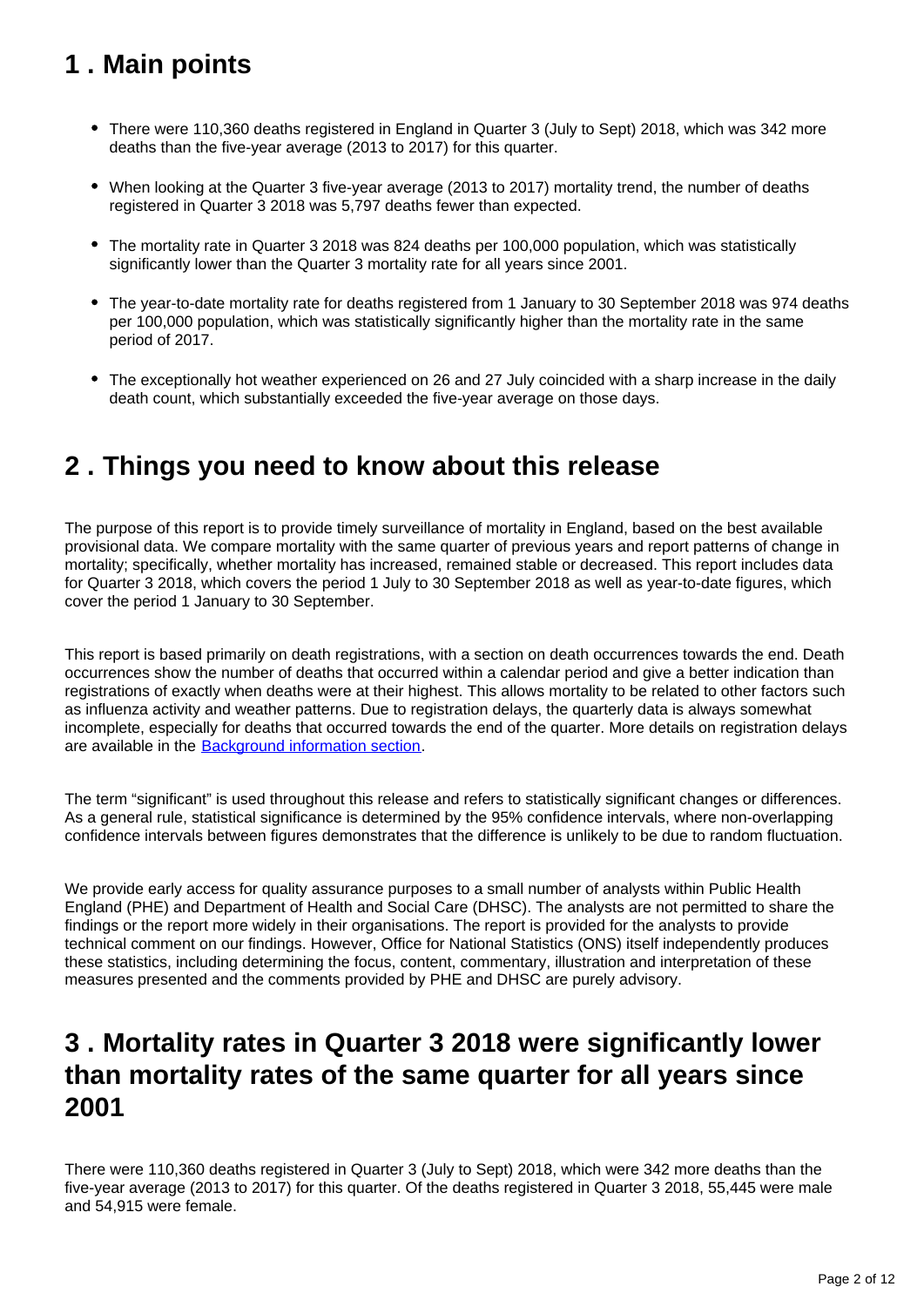### **Number of deaths registered in Quarter 3 2018 were lower than expected if the five-year average mortality rate for Quarter 3 had continued in 2018**

During the 21st century, England's population has been increasing each year and now contains a sizable proportion of people aged 75 years and over. This increase in population size, generally and at older ages, means the number of deaths would increase each year as there are more people at risk of death, even if the risk of death itself remained unchanged in the population.

To account for the effect of changes to the population size and age structure, we calculate an expected number of deaths based on previous years' mortality rates. We apply the age-specific mortality rates for the five-year average (Quarter 3 2013 to Quarter 3 2017) to the Quarter 3 2018 population to obtain the expected numbers of deaths in 2018. We then compare the actual number of deaths in 2018 to that expected, to determine the number of additional deaths in 2018 that can be attributed to a change in the risk of death, rather than a change to the population size and structure.

There were 110,360 deaths registered in Quarter 3 2018, but if the age-specific mortality rates in Quarter 3 2018 had been the same as the five-year average rates for Quarter 3, we would have expected 116,157 registered deaths. This means that if the five-year average mortality rates had continued, we would have expected to see 5,797 more deaths in Quarter 3 2018 than were registered. That is, the number of deaths registered in Quarter 3 2018 was less than expected (based on the average age-specific mortality rates between 2013 and 2017).

### **Mortality rates in Quarter 3 2018 were significantly lower than Quarter 3 mortality rates for all years since 2001**

To assess how deaths registered in Quarter 3 (July to Sept) 2018 compare against previous years, Figure 1 shows the age-standardised mortality rates for deaths registered in each Quarter 3 between 2001 and 2018.

Quarter 3 mortality rates have fallen from an initial 1,105 deaths per 100,000 population (or 1,358 deaths per 100,000 males and 929 deaths per 100,000 females) in 2001 to 824 deaths per 100,000 population (or 967 deaths per 100,000 males and 709 deaths per 100,000 females) in 2018. The mortality rate in Quarter 3 2018 was statistically significantly lower than all Quarter 3 periods since 2001 (when the data series began). More information about how mortality rates have changed over a longer time period with a slowdown in recent years can be found in recent [Office for National Statistics \(ONS\)](https://www.ons.gov.uk/peoplepopulationandcommunity/birthsdeathsandmarriages/deaths/articles/changingtrendsinmortalityinenglandandwales1990to2017/experimentalstatistics) and [Public Health England \(PHE\) analyses of the](https://www.gov.uk/government/publications/recent-trends-in-mortality-in-england-review-and-data-packs)  [mortality trends in England.](https://www.gov.uk/government/publications/recent-trends-in-mortality-in-england-review-and-data-packs)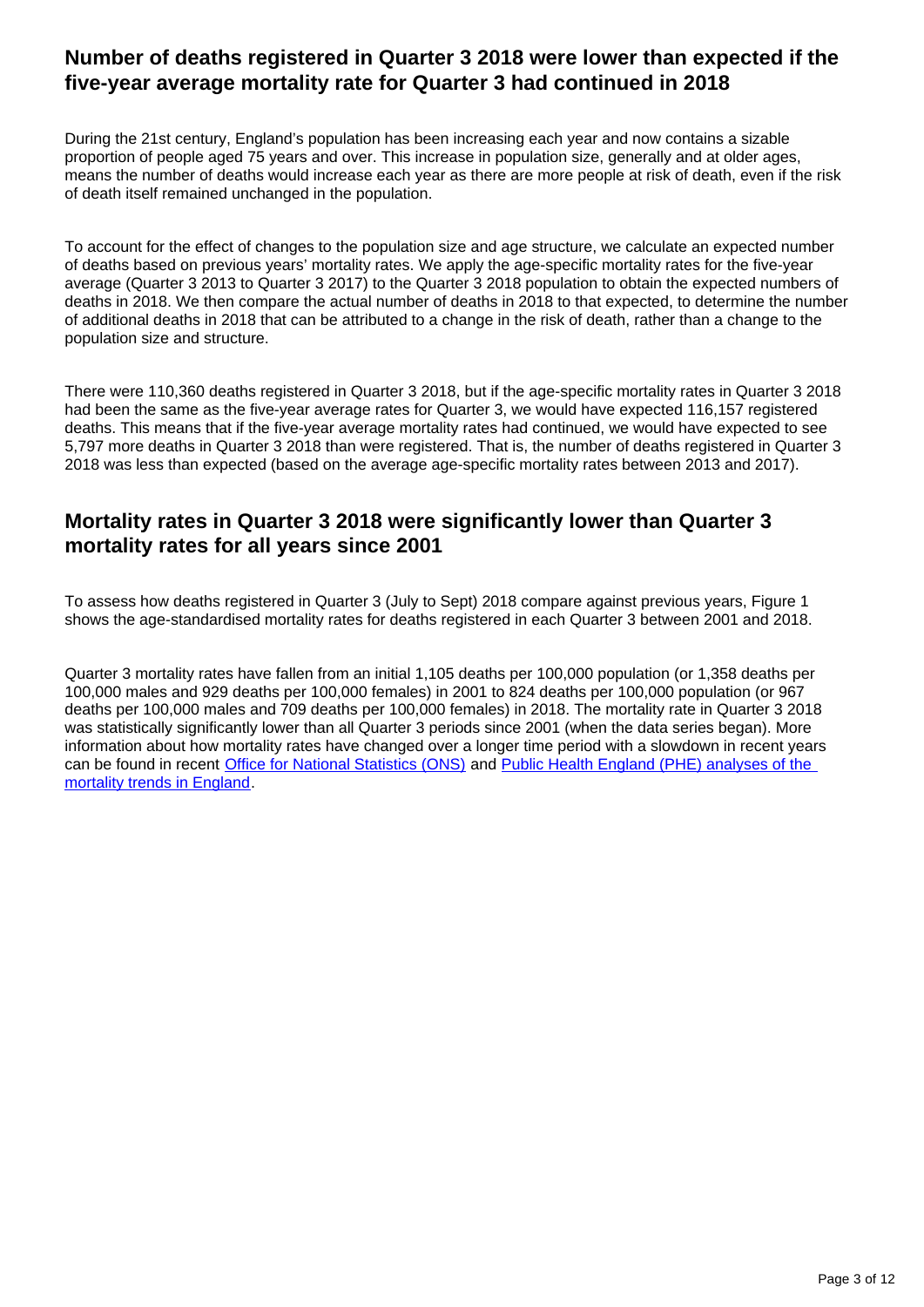#### **Figure 1: Age-standardised mortality rates by sex, deaths registered in Quarter 3 (July to September), 2001 to 2018, England**

Figure 1: Age-standardised mortality rates by sex, deaths registered in Quarter 3 (July to September), 2001 to 2018, England



#### **Source: Office for National Statistics**

**Notes:**

- 1. Age-standardised mortality rates per 100,000 population, standardised to the 2013 European Standard Population.
- 2. Q3 refers to Quarter 3 (1 July to 30 September).
- 3. Figures are for deaths registered rather than deaths occurring in each period.
- 4. Figures for 2018 are based on provisional mortality data and projected populations.
- 5. Figures exclude non-residents.

### **Mortality rates for the first three quarters of 2018 were significantly higher than the mortality rates for the same period in 2017**

To monitor mortality trends, we have calculated the year-to-date mortality figures from the number of deaths registered from 1 January to 30 September for 2018, 2017 and the five-year average (2013 to 2017).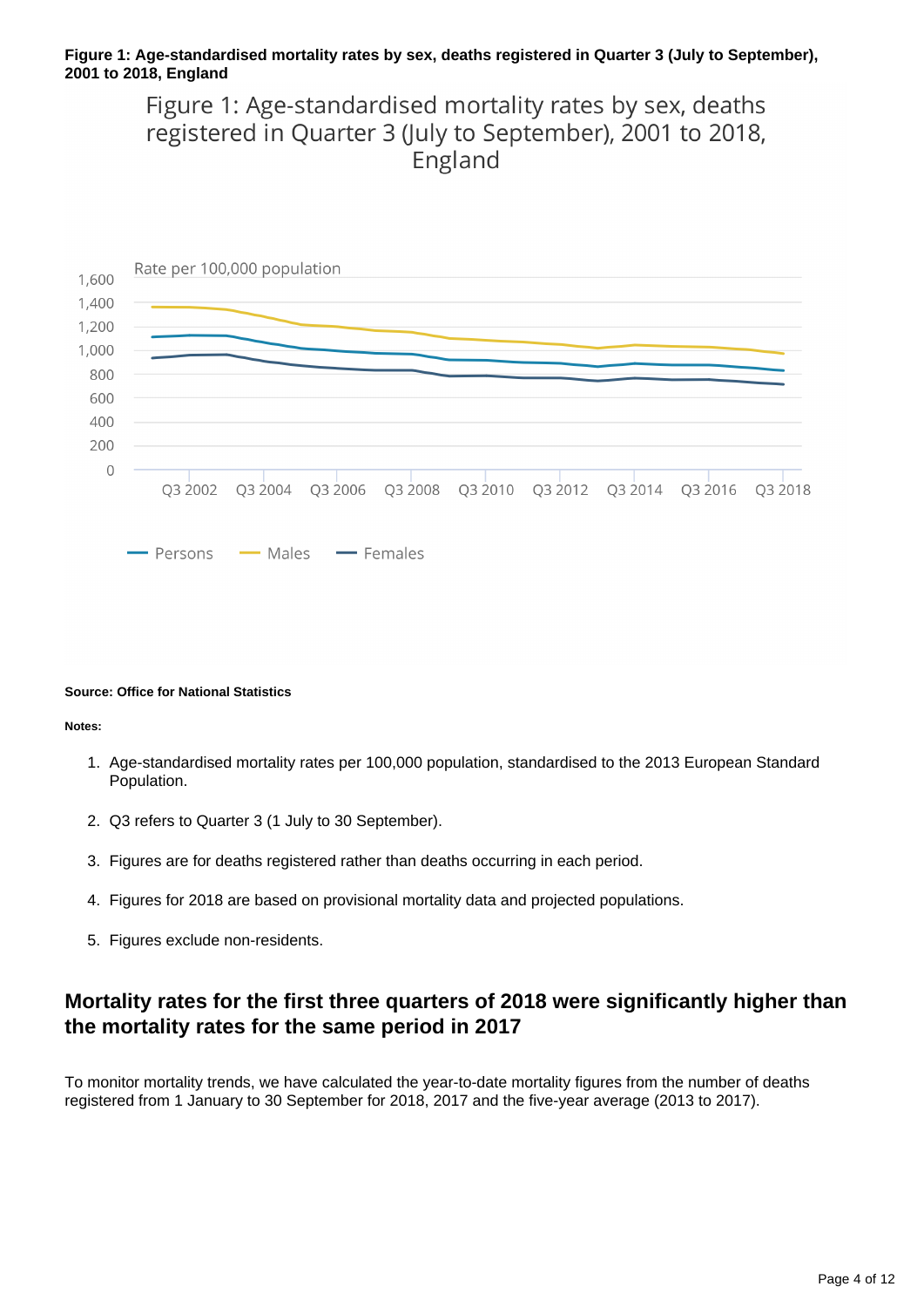There were 384,722 deaths from 1 January to 30 September 2018. If the age-specific mortality rates in the first three quarters of 2018 had remained the same as those in 2017, we would have expected 379,474 deaths. This means that the number of deaths registered in 2018 so far was higher than expected by 5,248 deaths. If the agespecific mortality rate in the first three quarters of 2018 remained the same as the five-year average (2013 to 2017) we would have expected 383,497 deaths. This means that the number of deaths registered in 2018 so far was greater than expected by 1,225 deaths.

The year-to-date age-standardised mortality rate for 2018 was 974 deaths per 100,000 population. This was statistically significantly higher than 2017 (961 deaths per 100,000 population) but not significantly higher than the five-year average (968 deaths per 100,000 population).

## <span id="page-4-0"></span>**4 . Mortality rates decrease in those aged 75 years and over**

Figures 2a and 2b show that since Quarter 3 (July to Sept) 2001, mortality rates have generally declined in both males and females aged 75 years and over. In comparison with Quarter 3 2017, decreases in males and females across all older age groups were observed in Quarter 3 2018, however, decreases were only statistically significant in males aged 80 to 84 years, and females aged 75 to 79 years and 90 years and over.

For ages 75 to 89 years, male and female mortality rates in Quarter 3 2018 were the lowest observed since Quarter 3 2001, as for all ages. For ages 90 years and over, the lowest mortality rates were observed in 2009 (males) and 2013 (females); however, the pattern observed in the oldest age group tends to be more variable.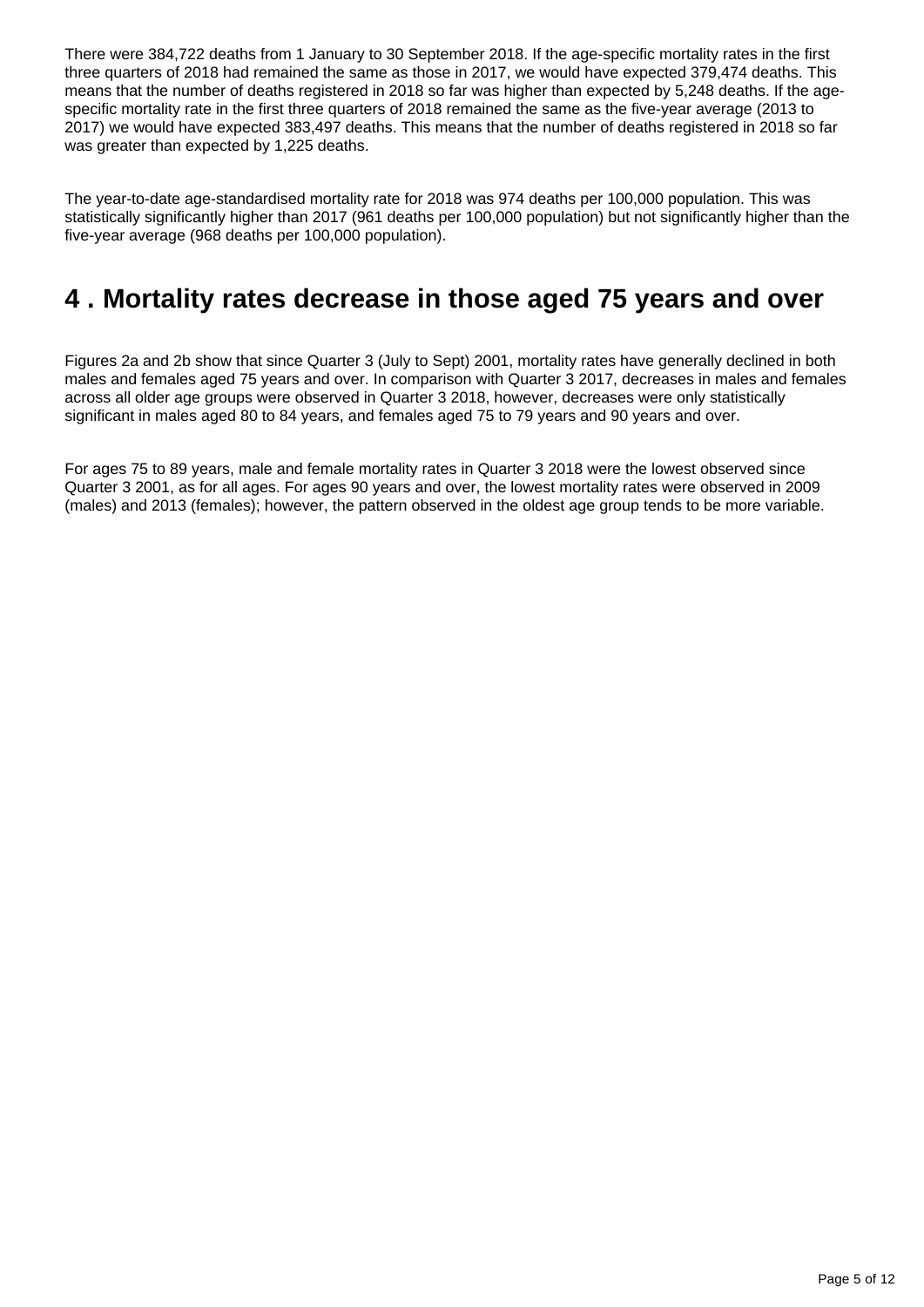#### **Figure 2a: Age-specific mortality rates, deaths registered in Quarter 3 (July to September), 2001 to 2018, males aged 75 years and over, England**

Figure 2a: Age-specific mortality rates, deaths registered in Quarter 3 (July to September), 2001 to 2018, males aged 75 years and over, England



#### **Source: Office for National Statistics**

#### **Notes:**

- 1. Age-specific mortality rates per 100,000 population.
- 2. Q3 refers to Quarter 3 (1 July to 30 September).
- 3. Figures are for deaths registered rather than deaths occurring in each period.
- 4. Figures for 2018 are based on provisional mortality data and projected populations.
- 5. Figures exclude non-residents.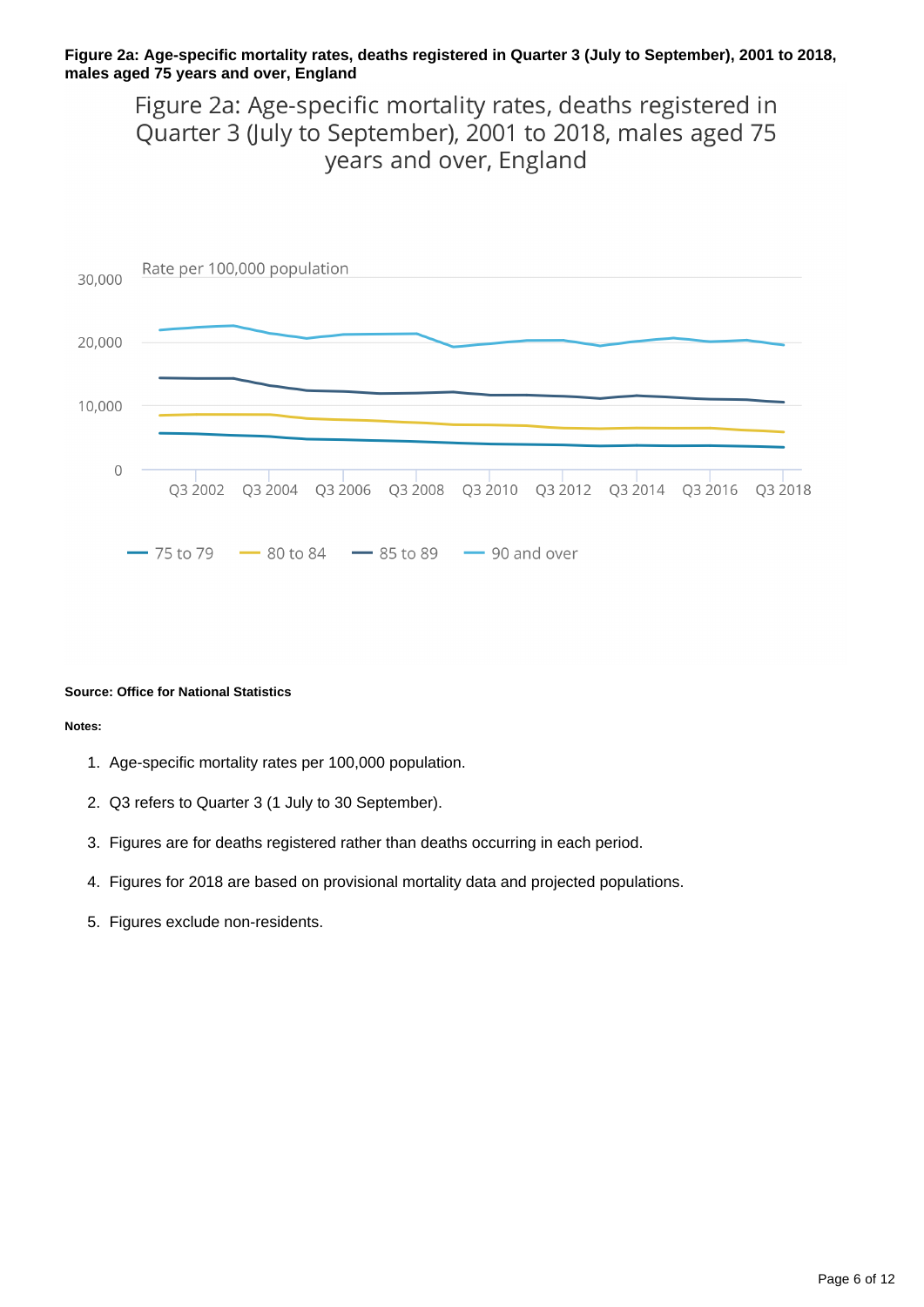#### **Figure 2b: Age-specific mortality rates, deaths registered in Quarter 3 (July to September), 2001 to 2018, females aged 75 years and over, England**

Figure 2b: Age-specific mortality rates, deaths registered in Quarter 3 (July to September), 2001 to 2018, females aged 75 years and over, England



#### **Source: Office for National Statistics**

#### **Notes:**

- 1. Age-specific mortality rates per 100,000 population.
- 2. Q3 refers to Quarter 3 (1 July to 30 September).
- 3. Figures are for deaths registered rather than deaths occurring in each period.
- 4. Figures for 2018 are based on provisional mortality data and projected populations.
- 5. Figures exclude non-residents.

Figure 2c shows a definite decrease in mortality rates for males and females aged 0 to 74 years since 2001, with the lowest rates observed in Quarter 3 2018. As with the older ages, males aged 0 to 74 years have a higher mortality rate than females (367 deaths per 100,000 males and 238 deaths per 100,000 females). More recently, mortality rates in Quarter 3 2018 decreased from Quarter 3 2017 for both males and females, however, these decreases were not statistically significant.

Whilst the overall Quarter 3 2018 mortality rate was statistically significantly lower than all yearly observations since 2001, the rate of improvement observed in those aged 0 to 74 years has not been sustained in recent years for both sexes. More information regarding the slowdown in mortality rates can be found in recent Office for [National Statistics \(ONS\)](https://www.ons.gov.uk/peoplepopulationandcommunity/birthsdeathsandmarriages/deaths/articles/changingtrendsinmortalityinenglandandwales1990to2017/experimentalstatistics) and [Public Health England \(PHE\) analyses of the mortality trends in England](https://www.gov.uk/government/publications/recent-trends-in-mortality-in-england-review-and-data-packs) .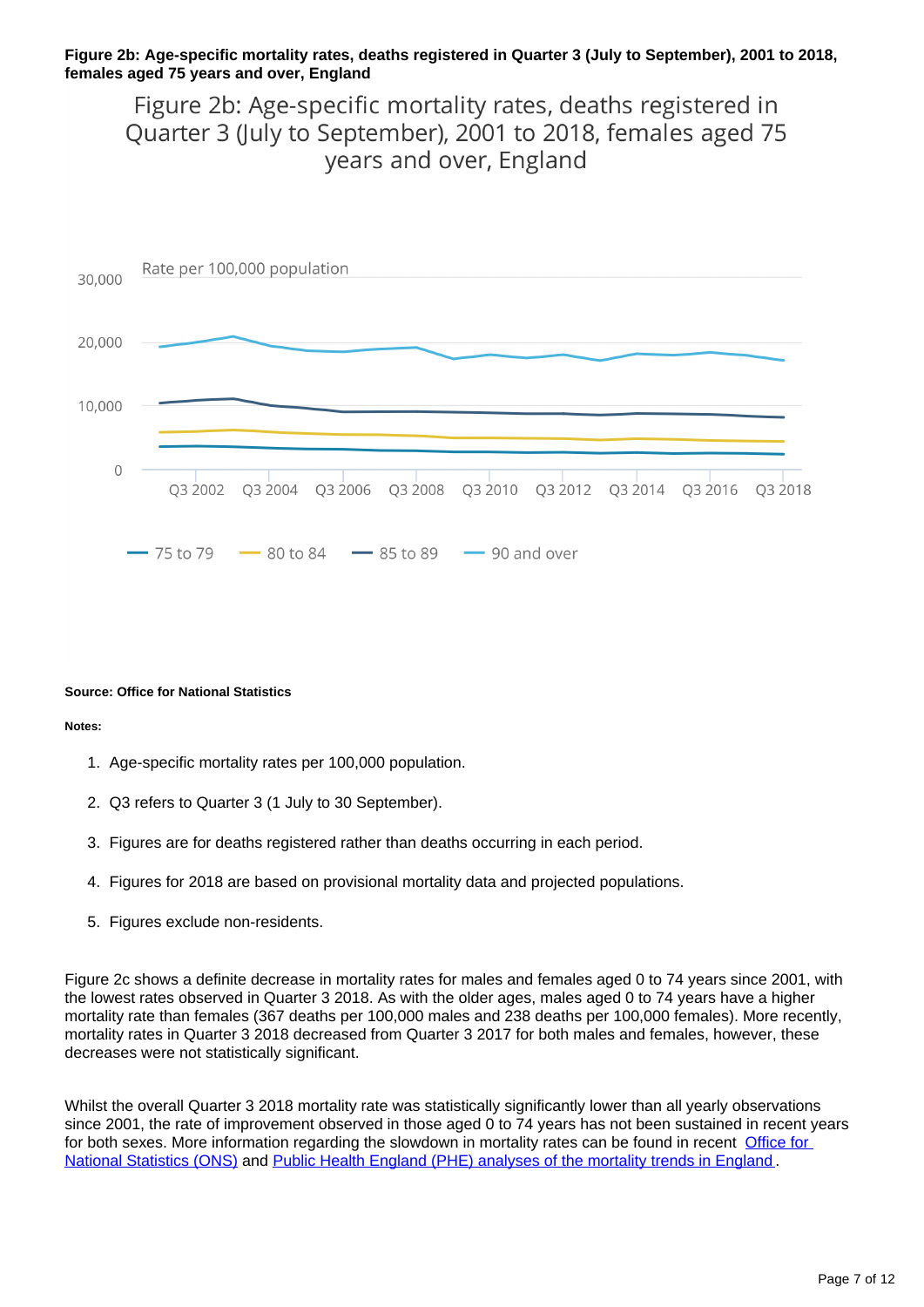#### **Figure 2c: Age-standardised mortality rates by sex, deaths registered in Quarter 3 (July to September), 2001 to 2018, ages 0 to 74 years, England**

Figure 2c: Age-standardised mortality rates by sex, deaths registered in Quarter 3 (July to September), 2001 to 2018, ages 0 to 74 years, England



#### **Source: Office for National Statistics**

**Notes:**

- 1. Age-standardised mortality rates per 100,000 population, standardised to the 2013 European Standard Population.
- 2. Q3 refers to Quarter 3 (1 July to 30 September).
- 3. Figures are for deaths registered rather than deaths occurring in each period.
- 4. Figures for 2018 are based on provisional mortality data and projected populations.
- 5. Figures exclude non-residents.

## <span id="page-7-0"></span>**5 . Trends in death occurrences for Quarter 3 2018**

Data reported in this section are based on deaths that occurred between 1 July and 30 September, rather than deaths that were registered in this period (as in the rest of the report). To ensure comparability between years, deaths that occurred in Quarter 3 (July to Sept) of previous years were only included if they were registered by 30 October in the same year. For example, we have included deaths that occurred between July and September 2013, which were registered before 30 October 2013. Further information about registration delays can be found in [Impact of registration delays on mortality statistics](https://www.ons.gov.uk/peoplepopulationandcommunity/birthsdeathsandmarriages/deaths/methodologies/impactofregistrationdelaysonmortalitystatistics2016) and also in the [Background information section](https://www.ons.gov.uk/peoplepopulationandcommunity/birthsdeathsandmarriages/deaths/articles/quarterlymortalityreports/julytoseptember2018#background-information) of this report.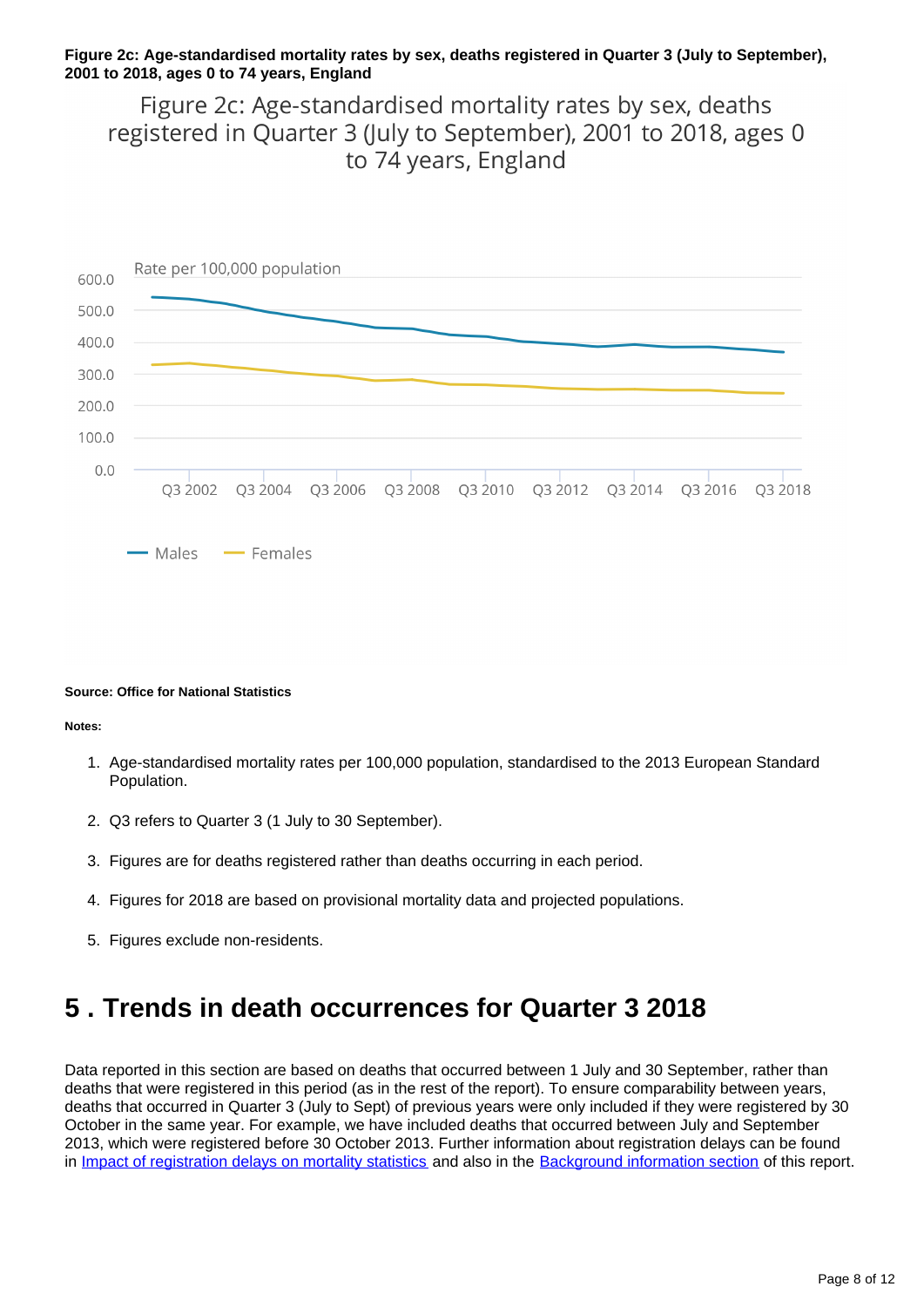There were 104,103 deaths that occurred between 1 July and 30 September 2018 in England, 513 more than the five-year average (2013 to 2017) for that quarter. The number of deaths occurring each day during Quarter 3 2018 were predominately within the range of the number of deaths occurring each day in Quarter 3 of the last five years.

On 27 July 2018, there were 251 more deaths than the five-year average number for the same day, with the death count rising well above the maximum number of deaths seen on that day in the preceding five-year period (2013 to 2017). This period coincided with the highest reported temperature of the year reaching a maximum of [30.7 degrees Celsius on 26 July and 29.7 degrees on 27 July](https://www.metoffice.gov.uk/hadobs/hadcet/cet_max_2018). Public Health England warn that [excess heat](https://assets.publishing.service.gov.uk/government/uploads/system/uploads/attachment_data/file/711503/Heatwave_plan_for_England_2018.pdf)[related deaths may begin to become apparent when ambient temperatures exceed 24.5 degrees \(PDF, 1.7MB\)](https://assets.publishing.service.gov.uk/government/uploads/system/uploads/attachment_data/file/711503/Heatwave_plan_for_England_2018.pdf) .

In contrast, on 29 July 2018, there were 114 fewer deaths than the five-year average (2013 to 2017) number for that day, with the maximum temperature at its lowest for July 2018 (20.3 degrees on 28 July and 21.0 degrees on 29 July).

One possible explanation for a short increase in mortality and then a subsequent decrease is [short-term mortality](https://csm.lshtm.ac.uk/centre-themes/time-series-regression-analysis/)  [displacement](https://csm.lshtm.ac.uk/centre-themes/time-series-regression-analysis/). This is where an event (for example, a heatwave) occurs and the resultant high mortality causes a temporary increase in mortality among frail individuals who are especially vulnerable.

Between 23 and 25 August 2018, approximately 339 fewer deaths than the five-year average for the same period were observed and fell below the minimum number of deaths seen on those dates from 2013 to 2017. The reduction in number of deaths in this period corresponded with a [drop in the maximum temperature](https://www.metoffice.gov.uk/hadobs/hadcet/cet_max_2018) in England.

The range of death occurrences for Quarter 3 2013 to 2017 refers to the difference between the lowest and highest number of deaths seen on each individual day in Quarter 3 of 2013 to 2017. Several spikes in the size of the range were observed in Figure 3, in particular, 1 July, which was driven by a high number of deaths on 1 July 2015 and 19 to 20 July, which was driven by a high number of deaths in the same period of 2016.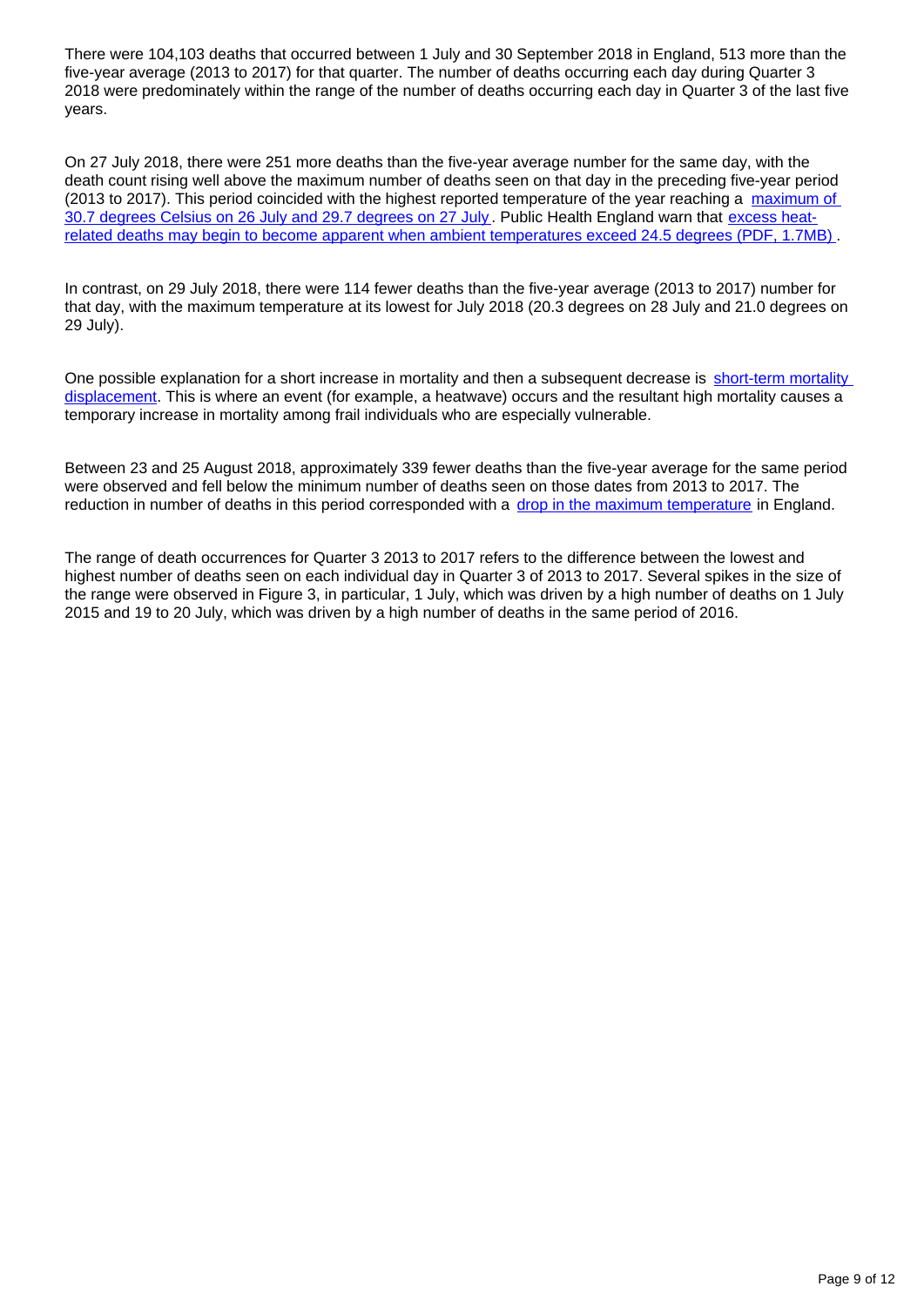#### **Figure 3: Number of deaths occurring on each day in Quarter 3 (July to September): 2018, five-year average and range, all ages, England**



#### **Source: Office for National Statistics**

**Notes:**

- 1. Deaths occurring on each day, which were registered by 30 October of each respective year.
- 2. Q3 refers to Quarter 3 (1 July to 30 September).
- 3. The range is the difference between the minimum and maximum value seen on each day in Quarter 3 in the five-year period from 2013 to 2017.
- 4. Figures exclude non-residents.

## <span id="page-9-0"></span>**6 . Background information**

### **Deaths data sources**

Provisional extracts of death registrations and death occurrences data for Quarter 3 (1 July to 30 September) 2018 were created on 30 October 2018, roughly four weeks after the end of the reporting period. Some deaths that occurred during this period would not have been registered by 30 October (this is known as a registration delay). So, for this reason, we would expect the number of death occurrences in Quarter 3 2018 reported in future articles to be higher than the number reported here.

In addition, because an "artificial" extraction date is used to ensure occurrence data are consistent throughout the time period, if a different artificial extraction date is used in future reports, the number of occurrences reported will be different from the number reported here.

In a small number of cases there can also be a delay between when a death is registered and when it is entered onto the Office for National Statistics (ONS) mortality database. Therefore, provisional registration data for 2018 will change slightly in subsequent reports. Registrations data for years prior to 2018 are final and will not change.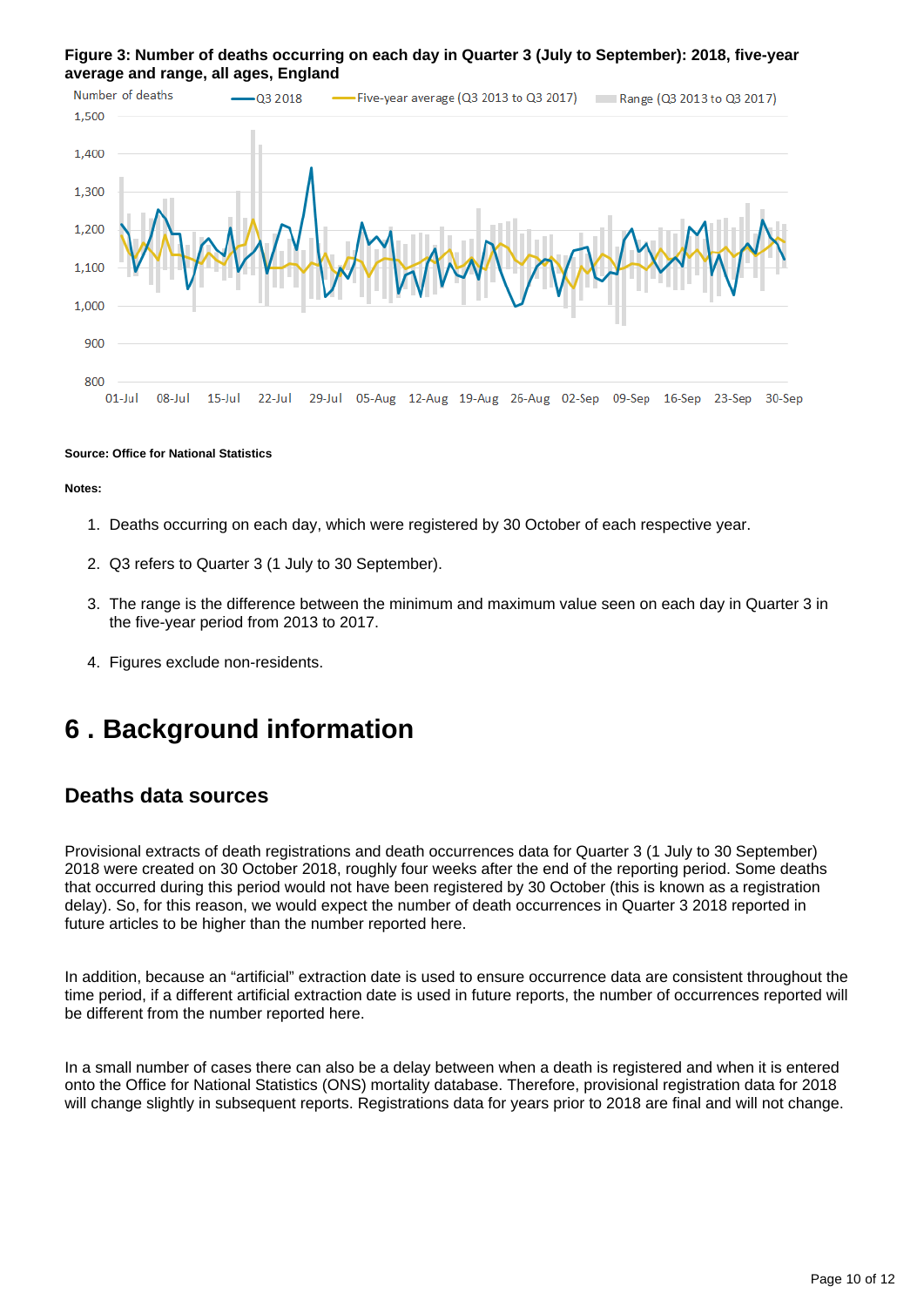### **Impact of registration delays on occurrence data**

In England, deaths should be registered within five days of the death occurring, but there are some circumstances that result in the registration of the death being delayed. Deaths considered unexpected, accidental or suspicious will be referred to a coroner who may order a post mortem or carry out a full inquest to ascertain the reasons for the death. The time taken for a coroner to investigate the circumstances of the death often means that a death is registered more than five days after it occurred and this is referred to as a registration delay.

While [92.5% of deaths registered in England and Wales are registered within a month](https://www.ons.gov.uk/peoplepopulationandcommunity/birthsdeathsandmarriages/deaths/methodologies/impactofregistrationdelaysonmortalitystatistics2016) of the death and 61.2% are registered within five days, registration delays for a small proportion of deaths can extend into years, particularly for deaths from external causes (accidents or violence) when inquests are held. We are only aware of a death and able to include it in the statistics once it has been registered.

Deaths of young people tend to have longer registration delays because external causes of death are more common in these ages. However, in general, deaths at such ages are relatively rare and make up only a small percentage of all deaths.

Registration delays mean that death occurrence data are technically never complete, as a handful of new deaths may be registered years after they occurred. Occurrence data become gradually more complete over time – so the most recent 2018 occurrence data will be the most incomplete.

Where death occurrences have been used in this report, deaths for previous years have been extracted using a similar "artificial" extraction date as the 2018 occurrences data. That is, we included deaths that occurred in each year and were registered by 30 October of the same year (this is about four weeks after the end of the period). This aims to ensure that all the occurrence data are similarly incomplete, thus minimising the impact of registration delays and allowing comparability across years. In subsequent reports, a different artificial extraction date will be used, meaning the number of deaths occurring in each period will change for all years.

### **Expected deaths methodology**

For each respective year, single year of age mortality rates were calculated. These age-specific mortality rates were then applied to the population of the latest quarter to calculate the number of expected deaths at each age, for each respective year. These were then summed to calculate the total number of expected deaths in each period. From this we can calculate excess deaths in the latest quarter compared with earlier years.

### **Quarterly population denominators**

We publish the [mid-year population estimates](https://www.ons.gov.uk/peoplepopulationandcommunity/populationandmigration/populationestimates/datasets/populationestimatesforukenglandandwalesscotlandandnorthernireland) used for calculating rates. For 2018, the 2016-based ONS [population projections](https://www.ons.gov.uk/peoplepopulationandcommunity/populationandmigration/populationprojections/bulletins/nationalpopulationprojections/2016basedstatisticalbulletin/relateddata) were used.

Single year of age populations for the oldest ages (90 years to 100 years and over) for 2002 to 2017 were taken from the [Mid-year population estimates of the very old](https://www.ons.gov.uk/peoplepopulationandcommunity/birthsdeathsandmarriages/ageing/datasets/midyearpopulationestimatesoftheveryoldincludingcentenariansengland) publication. For 2001, the Population estimates for ages [90 years and over](https://www.ons.gov.uk/peoplepopulationandcommunity/populationandmigration/populationestimates/adhocs/006899midyearpopulationestimatesforages90andoverbysingleyearsofagebysexengland2001) were used and for 2018 the [2016-based ONS population projections](https://www.ons.gov.uk/peoplepopulationandcommunity/populationandmigration/populationprojections/bulletins/nationalpopulationprojections/2016basedstatisticalbulletin/relateddata) were used.

Calculation of mortality rates for quarterly deaths requires adjustments to be made to annual population estimates to ensure quarterly rates are comparable with annual rates.

We calculate an annual population centred on the mid-point of the quarter using two years' worth of population estimates or projections. This is then multiplied by the number of days within the quarter as a proportion of the total number of days within that year. The output is used as the population denominator in calculations of agestandardised and age-specific mortality rates: